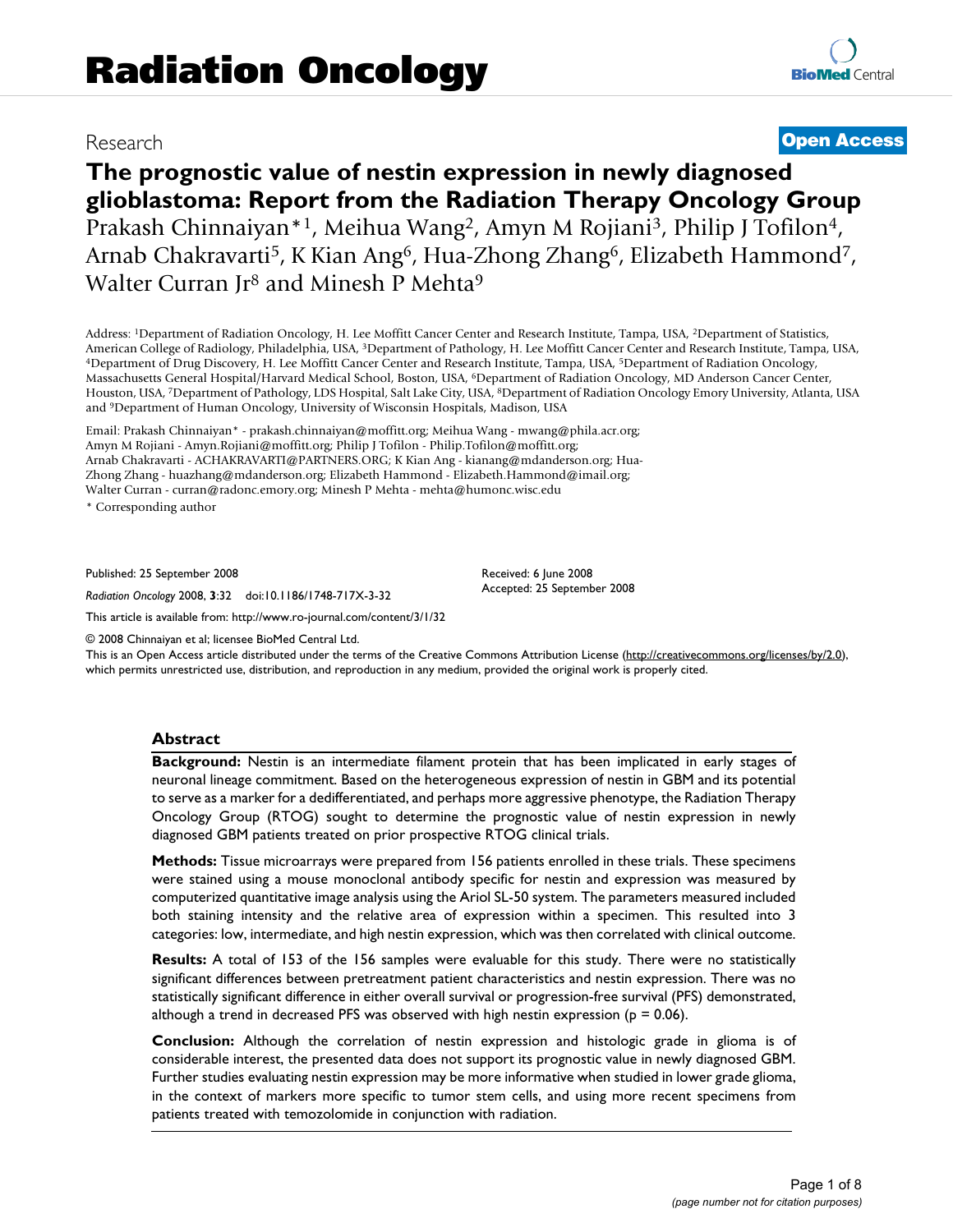## **Background**

Nestin is an intermediate filament protein that was initially identified during studies involving cellular organization of the developing rat nervous system [1]. It was described as the antigen to the monoclonal antibody Rat-401 that specifically identified transient radial glial cells, which guided neuronal migration. It was later cloned in humans and its gene product defined a distinct sixth class of intermediate filament proteins [2]. Nestin expression has been demonstrated in neuroepithelial stem cells and progenitor cells in the human brain and implicated in early stages of lineage commitment. Further, as these precursor cells differentiate along their respective neural or glial cell types, nestin expression has been shown to be down regulated [2-4].

Although not a definitive neural stem cell marker [5], nestin is expressed in the minor-population of tumor stem cells derived from brain tumors that have recently been shown to contribute towards tumorigenicity [5] and therapeutic resistance [6] in glioblastoma (GBM). Although very little is known about the function of nestin, it has been implicated in the distribution and organization of critical cellular factors regulating cell proliferation, survival, and differentiation [7-10]. In addition, nestin has been shown to act as a scaffold protein that regulates the activities of kinases, therefore a potential organizer of survival-determining signaling molecules [9]. However, whether nestin expression is merely a marker of a dedifferentiated state or has a specific biologic function in GBM, remains unclear.

Dalhstrand et al [11] and Tohymama et al [12] performed initial investigations that identified diffuse nestin expression in glioma. Interestingly, these early studies identified higher levels of nestin expression in GBM than in lower grade gliomas [11], supporting its potential application as a marker for dedifferentiation in glioma. Despite the general increased expression of nestin in GBM, staining patterns are heterogeneous, with a proportion of GBM samples demonstrating little to no expression of nestin [11,13-17]. The clinical relevance of these varying expression patterns of nestin in GBM has not been defined. Based on the heterogeneous expression of nestin in GBM and its potential to serve as a marker for a dedifferentiated, and perhaps more aggressive phenotype, the RTOG sought to determine the prognostic value of nestin expression in newly diagnosed GBM patients treated on prior prospective RTOG clinical trials.

## **Methods**

## *Study population*

Table 1 lists the specific RTOG trials represented in this correlative study (RTOG 7401, 7918, 8302, 8409, 9006, 9305, 9602, 9806). Patients were generally treated by surgical resection, followed by external beam radiotherapy with or without chemotherapy. The specific chemotherapeutic and other experimental interventions in these trials did not appear to influence survival times. Table 2 presents the relevant demographic data of the 153 patients with GBM treated on previous RTOG clinical trials who had tissue blocks adequate to generate tissue microarrays (TMAs) for the present analysis. TMAs were prepared and evaluated as previously described [18].

## *Nestin immunohistochemical staining*

Tissue microarrays were processed using a Ventana Discovery XT automated system (Ventana Medical Systems, Tucson) as per manufacturer's protocol with proprietary reagents. Briefly, slides were deparaffinized on the automated system with EZ Prep solution (Ventana). Heatinduced antigen retrieval method was used in Cell Conditioning solution (CC1, Ventana). The mouse monoclonal antibody that reacts to nestin (ab22035, abcam) was used at a 1:900 concentration in Dako antibody diluent and incubated for 60 min. The Ventana Universal Secondary Antibody was used for 32 min at 37°C. The detection system used was the Ventana DABMap kit and slides were then counterstained with Hematoxylin. Slides were then dehydrated and coverslipped as per normal laboratory protocol.

## *Quantification of nestin expression*

Slides were bar-coded and blinded for automated slide scan imaging and processing. The Ariol SL-50 (version 3.1.2) from Applied Imaging is an automated slide scan-

**Table 1: RTOG studies included in analysis**

| Study | Phase | Description                                         | $N = 153$ |
|-------|-------|-----------------------------------------------------|-----------|
| 7401  | Ш     | WBRT+(BCNU vs. MeCCNU+DTIC)                         | 38 (25%)  |
| 7918  | Ш     | WBRT+(BCNU vs. Misonidazole radiosensitizer & BCNU) | 9(6%)     |
| 8302  | Ш     | Hyperfractionated and Accelerated RT + BCNU         | 30 (20%)  |
| 8409  | 1/11  | WBRT + AZQ (NSC-182986)                             | 1(1%)     |
| 9006  | Ш     | BCNU + (Hyperfractionated RT vs. RT)                | 32 (21%)  |
| 9305  | Ш     | +/-SRS followed by RT+BCNU                          | 3(2%)     |
| 9602  | Ш     | RT + Taxol                                          | 13(8%)    |
| 9806  | II    | RT + Thalidomide                                    | 27 (18%)  |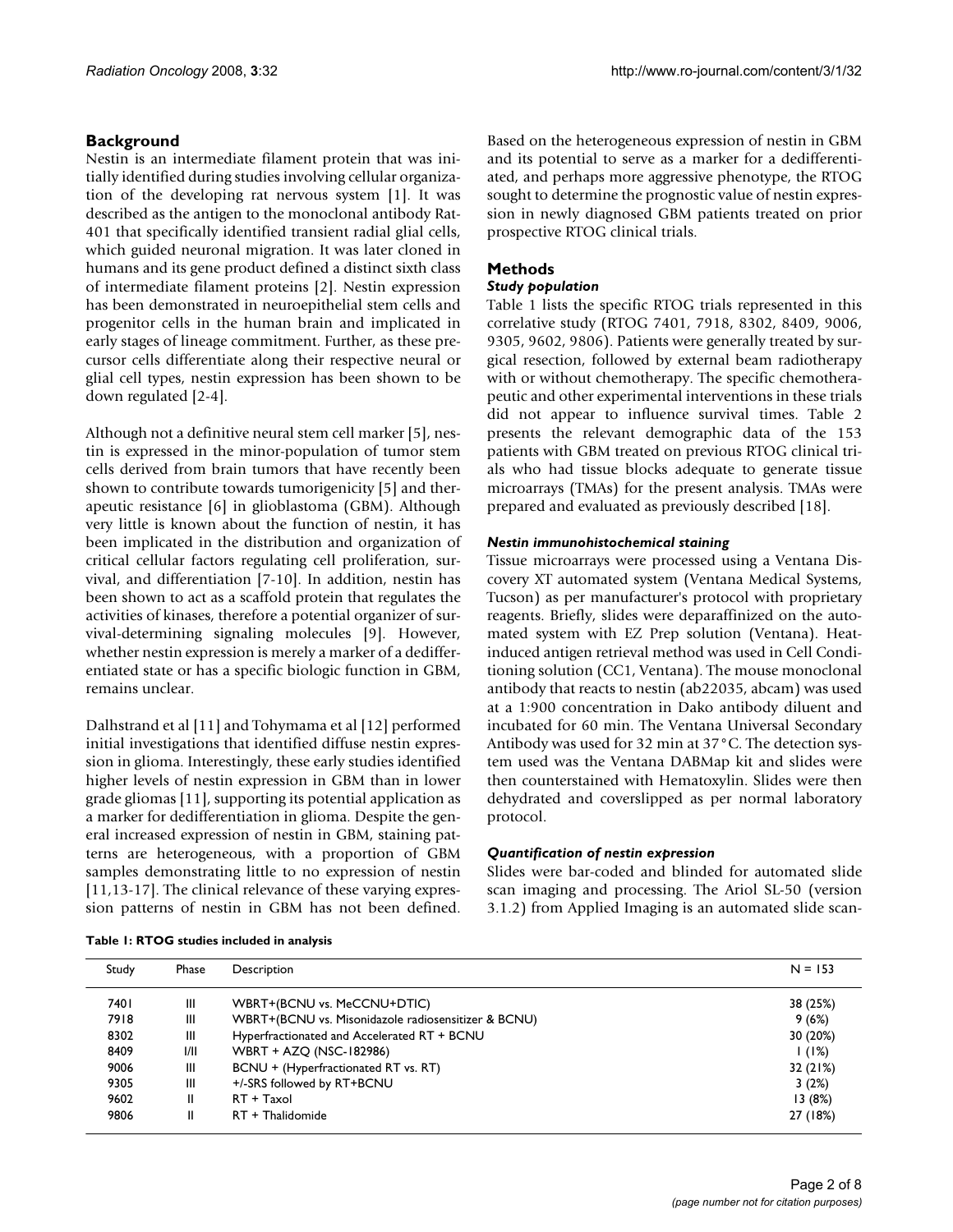| Characteristics            | 7401<br>$(n = 38)$ | 7918<br>$(n = 9)$ | 8302<br>$(n = 30)$ | 8409<br>$(n = 1)$ | 9006<br>$(n = 32)$ | 9305<br>$(n = 3)$ | 9602<br>$(n = 13)$ | 9806<br>$(n = 27)$ | Total<br>$(N = 153)$ |
|----------------------------|--------------------|-------------------|--------------------|-------------------|--------------------|-------------------|--------------------|--------------------|----------------------|
| Gender                     |                    |                   |                    |                   |                    |                   |                    |                    |                      |
| Male                       | 27(71%)            | 4(44%)            | 22 (73%)           | 1(100%)           | 20 (63%)           | (33%)             | 5 (38%)            | 18 (67%)           | 98 (64%)             |
| Female                     | 11(29%)            | 5(56%)            | 8(27%)             | 0                 | 12 (38%)           | 2(67%)            | 8(62%)             | 9(33%)             | 55 (36%)             |
| Race                       |                    |                   |                    |                   |                    |                   |                    |                    |                      |
| White                      | 35 (92%)           | 8 (89%)           | 28 (93%)           | 1(100%)           | 30 (94%)           | 3(100%)           | 13(100%)           | 26 (96%)           | 144 (94%)            |
| Hispanic                   | 2(5%)              | 0                 | 0                  | 0                 | 0                  | 0                 | 0                  | 1(4%)              | 3(2%)                |
| <b>Black</b>               | (3%)               | 1(11%)            | 1(3%)              | 0                 | 2(6%)              | 0                 | 0                  | 0                  | 5(3%)                |
| Other                      | 0                  | 0                 | (3%)               | 0                 | 0                  | 0                 | 0                  | 0                  | 1(1%)                |
| Neuro. Function (Symptoms) |                    |                   |                    |                   |                    |                   |                    |                    |                      |
| None/Minor                 | 16 (42%)           | 3(33%)            | 13(43%)            | 0                 | 23 (72%)           | 0                 | 7 (54%)            | 19 (70%)           | 84 (54%)             |
| Moderate                   | 13(34%)            | 5(56%)            | 16(53%)            | 1(100%)           | 9(28%)             | 3(100%)           | 6(46%)             | 8(30%)             | 59 (38%)             |
| Major/Severe               | 8(21%)             | 1(11%)            | 1(3%)              | 0                 | 0                  | 0                 | 0                  | 0                  | 11(7%)               |
| Missing                    | (3%)               | 0                 | 0                  | 0                 | 0                  | 0                 | 0                  | 0                  | 1(1%)                |
| <b>KPS</b>                 |                    |                   |                    |                   |                    |                   |                    |                    |                      |
| $\leq 60$                  | 11(29%)            | 1(11%)            | 2(7%)              | 0                 | (3%)               | 0                 | 0                  | 2(7%)              | 17(11%)              |
| $70 - 80$                  | 13(34%)            | 6(67%)            | 19(63%)            | 1(100%)           | 12 (38%)           | 0                 | 6(46%)             | 10(37%)            | 67 (44%)             |
| $90 - 100$                 | 14 (37%)           | 2(22%)            | 9(30%)             | 0                 | 19 (59%)           | 3(100%)           | 7 (54%)            | 15 (56%)           | 69 (45%)             |
| Prior Surgery              |                    |                   |                    |                   |                    |                   |                    |                    |                      |
| <b>Biopsy</b>              | 5(13%)             | 0                 | 1(3%)              | 0                 | (3%)               | 0                 | 0                  | 3(11%)             | 10(7%)               |
| Part. Resect.              | 21 (55%)           | 5(56%)            | 22 (73%)           | 1(100%)           | 15 (47%)           | (33%)             | 10(77%)            | 15 (56%)           | 90 (59%)             |
| Tot. Resect.               | 11(29%)            | 4 (44%)           | 7(23%)             | 0                 | 16 (50%)           | 2(67%)            | 3(23%)             | 8(30%)             | 51 (33%)             |
| Unknown                    | 1(3%)              | 0                 | 0                  | 0                 | 0                  | 0                 | 0                  | 1(4%)              | 2(1%)                |
| <b>RPA</b>                 |                    |                   |                    |                   |                    |                   |                    |                    |                      |
| Ш                          | 6(16%)             | 1(11%)            | 3(10%)             | 0                 | 7(22%)             | 2(67%)            | 4(31%)             | 6(22%)             | 29 (19%)             |
| IV                         | 15 (39%)           | 3(33%)            | 13(43%)            | 1(100%)           | 16 (50%)           | (33%)             | 3(23%)             | 11(41%)            | 63 (41%)             |
| ٧                          | 17 (45%)           | 5(56%)            | 14 (47%)           | 0                 | 9(28%)             | 0                 | 6(46%)             | 10(37%)            | 61 (40%)             |

#### **Table 2: Patient characteristics by study**

ner capable of high-throughput slide analysis designed for accuracy, repeatability and objectivity. The system's built in classifiers include the analysis capability for nuclear, cytoplasmic and membranous event classification with trainable software. It uses an Olympus BX-61 upright microscope to provide high-quality images at 1.25×, 5×, 10×, 20× and 40× objectives.

Detailed images were processed using the TMA Multistain Imaging Module for the nestin stained brain tissue microarrays slides. The TMAs were processed using the TMA specific imaging assay, TMA Multistain. This allows the software to distinguish positive tumor areas within individual cores of the TMA slide. Both staining intensity and its relative area within a specimen were quantified. Staining intensity was acquired in a continuous gradient and divided into tertiles defined as negative (0), lightly positive  $(1+)$ , moderately positive  $(2+)$  and highly positive (3+) regions. The area occupied by each of these 4 categories was determined, and divided into similar tertiles. A score of 3, 2, 1, and 0 was designated to relative areas  $\ge$ 

50%, 33–49%, 1–33%, and 0%, respectively, within the evaluated area of the specimen. This allowed the software to automatically quantitate not only the average intensity of each category, but also the relative area of these stains. The products of the scoring system described above (relative intensity  $\times$  area) yielded values ranging from 0 to 9, with higher scores reflecting more quantified nestin expression. The highest score of the individual products was used for analysis. Low, intermediate, and high expression was defined as scores ranging from 0–3, 4–6, and 7– 9, respectively. Representative samples for low, intermediate, and high expression are shown in Figure 1. All specimens were manually reviewed by a neuropathologist (AMR) to verify overall quality of staining of the tissue microarray and ensure appropriate evaluation of tumor tissue versus necrosis, vessels, and/or other potential aberrances in individual specimens.

## *Statistical analysis*

This analysis included 153 evaluable patients from 8 RTOG GBM studies. Frequency distributions for the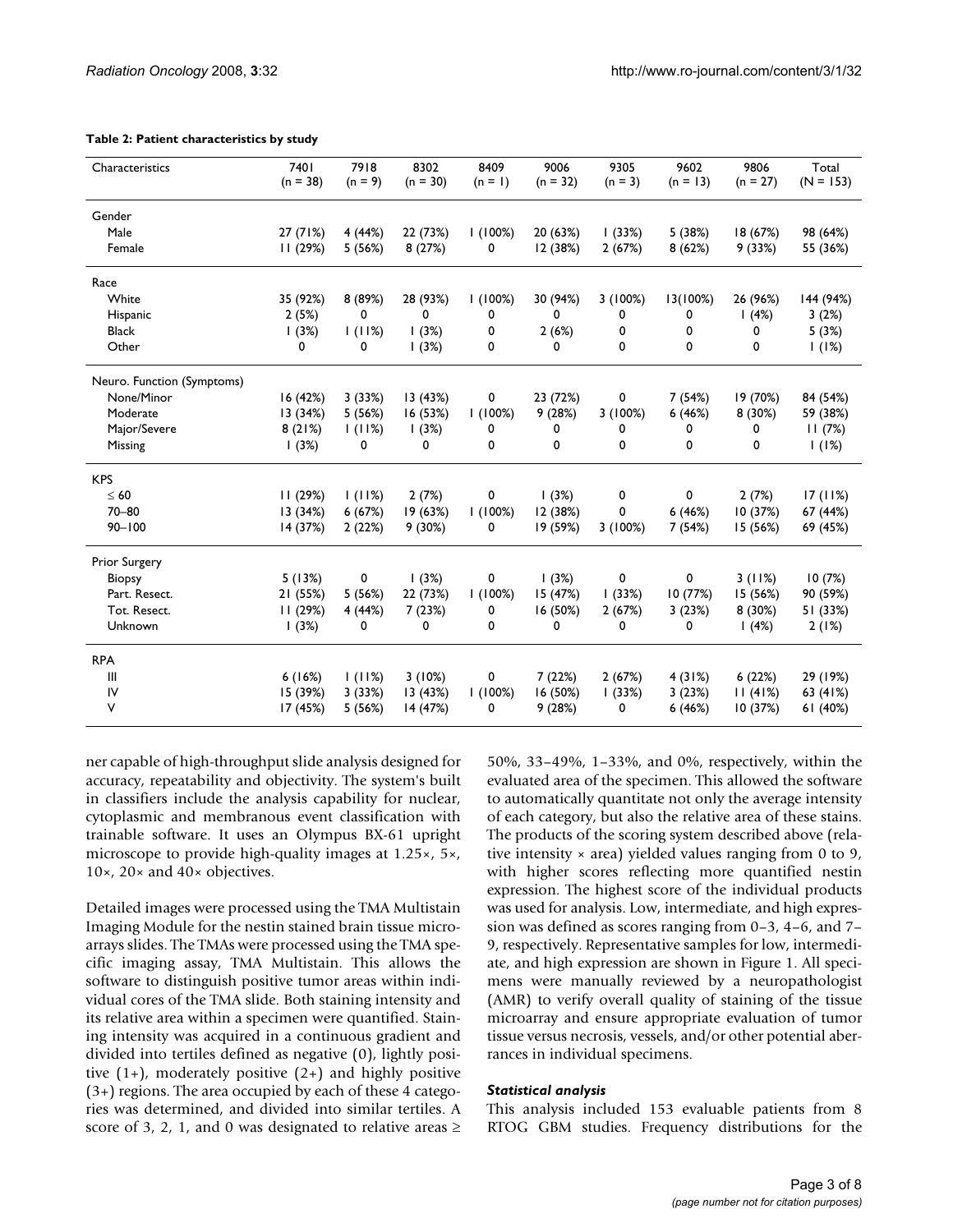

**Figure 1 Varying levels of nestin expression in GBM**. Images are representative of samples categorized as low (A), intermediate (B), and high (C) nestin expression.

patient characteristics in the three nestin expression levels were compared using  $\chi^2$  tests of homogeneity. Kaplan-Meier method was used to estimate the OS and the PFS rates and the log-rank test to compare them between the three patient groups. An event for OS is death due to any cause. An event for PFS is recurrence, progression, or death. The Cox proportional hazards model was used to estimate the hazard ratio (HR) associated with each endpoint. A two-sided test was used at a significance level 0.05 for testing.

## **Results**

The original RTOG TMA consisted of 156 GBM patients, of which, 153 were evaluable. Of these, the total number of patients that comprised the low, intermediate, and high expression groups were 17, 70, and 66 patients, respectively. The pretreatment characteristics of patients in these three groups appear in Table 3. There were no statistically significant differences seen between the three groups, although there is a trend towards more of the patients with intermediate nestin expression level in RPA III ( $p =$ 0.08). When the three groups were compared with regards to OS and PFS based on the log-rank test, no differences were seen at the significance level of 0.05 (Table 4 and 5). Corresponding Kaplan-Meier survival curves are shown in Figures 2, 3. The 12-month survival rates for the patients with low, intermediate, and high nestin expression were 59%, 49%, and 48% respectively. The 12-month PFS rates for the patients with low, intermediate, and high nestin expression were 29%, 27%, and 23% respectively.

Tables 6 and 7 presents the OS and PFS results based on the Cox proportional hazard model. No difference was found in OS with nestin expression level [intermediate vs. low: HR = 1.66 (0.94, 2.93), p = 0.98; high vs. low: HR =

1.47 (0.83, 2.60), p = 0.18], even after adjusting for RPA class [IV vs. III: HR =  $1.65$  (1.03, 2.66), p = 0.04; V vs. III: HR = 2.58 (1.60, 4.15), p < 0.0001]. The global test for the interaction of nestin expression level and RPA class was not statistically significant (P < 0.001). No difference was found in PFS with nestin expression level [intermediate vs. low: HR = 1.47 (0.84, 2.59), p = 0.18; high vs. low: HR  $= 1.73$  (0.98, 3.06),  $p = 0.06$ ] without including RPA class, which was not statistically significant.

## **Discussion**

Although initially identified in glioma, nestin expression has since been demonstrated in several other malignancies, including angiosarcoma, gastrointestinal stromal tumors (GIST) [19], hemangioblastomas [20], melanoma [21,22], and basal epithelial breast cancer [23]. Interestingly, in many of these tumors, including glioma, nestin expression has been shown to correlate with advanced grade [11,13-17,19,23,24], supporting its application as a marker for dedifferentiation. As these dedifferentiated or progenitor cells have been implicated in both tumorigenesis [5] and therapeutic resistance [6], we sought to determine if nestin expression level could be used as a clinically relevant prognosticator in GBM.

The presented data evaluates the prognostic impact of nestin expression in GBM. Other investigators have suggested a more definitive correlation of nestin expression with decreased overall survival [14,17], although these studies included all high-grade glioma. With the known correlation of increased nestin expression with higher-grade glioma, coupled with the known prognostic value of tumor grade alone in glioma, it is unclear if nestin expression would retain its prognostic value in these studies if tumor grade was considered independently.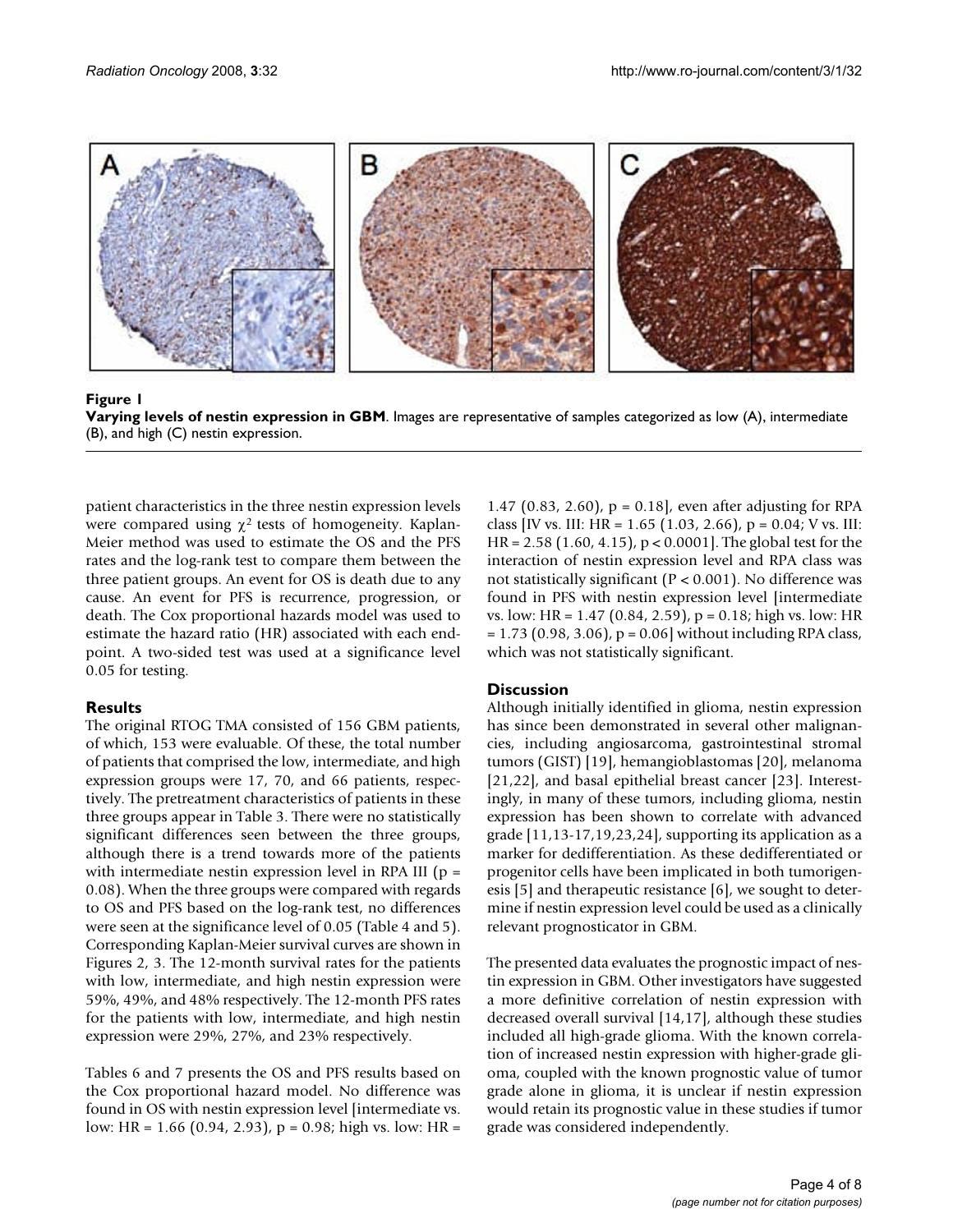#### **Table 3: Patient characteristics**

| Characteristics                 | Low ( $n = 17$ ) | Intermediate ( $n = 70$ ) | High $(n = 66)$ | p-value* |
|---------------------------------|------------------|---------------------------|-----------------|----------|
| Gender                          |                  |                           |                 | 0.17     |
| Male                            | 13 (76%)         | 48 (69%)                  | 37 (56%)        |          |
| Female                          | 4(24%)           | 22 (31%)                  | 29 (44%)        |          |
| Race                            |                  |                           |                 | 0.88     |
| White                           | 15 (88%)         | 66 (94%)                  | 63 (95%)        |          |
| Hispanic                        | 1(6%)            | 1(1%)                     | 1(2%)           |          |
| <b>Black</b>                    | 1(6%)            | 2(3%)                     | 2(3%)           |          |
| Other                           | 0                | 1(1%)                     | 0               |          |
| Neurologcal Function (Symptoms) |                  |                           |                 | 0.69     |
| None/Minor                      | 7(41%)           | 40 (57%)                  | 37 (56%)        |          |
| Moderate                        | 8 (47%)          | 25 (36%)                  | 25 (38%)        |          |
| Major/Severe                    | 2(12%)           | 5(7%)                     | 3(5%)           |          |
| Missing                         | 0                | 0                         | 1(1%)           |          |
| <b>KPS</b>                      |                  |                           |                 | 0.41     |
| $\leq 60$                       | 4(24%)           | 7(10%)                    | 6(9%)           |          |
| $70 - 80$                       | 8 (47%)          | 29 (41%)                  | 30 (45%)        |          |
| $90 - 100$                      | 5 (29%)          | 34 (49%)                  | 30 (45%)        |          |
| Prior Surgery                   |                  |                           |                 | 0.84     |
| <b>Biopsy</b>                   | 0                | 5(7%)                     | 5(8%)           |          |
| Partial Resection               | 11 (65%)         | 42 (60%)                  | 37 (56%)        |          |
| <b>Total Resection</b>          | 6 (35%)          | 22 (31%)                  | 23 (35%)        |          |
| Unknown                         | 0                | 1(1%)                     | 1(1%)           |          |
| <b>RPA</b>                      |                  |                           |                 | 0.08     |
| $\mathbf{III}$                  | 3(18%)           | 20 (28%)                  | 6(9%)           |          |
| IV                              | 7(41%)           | 25 (36%)                  | 31 (47%)        |          |
| ٧                               | 7(41%)           | 25 (36%)                  | 29 (44%)        |          |
| Study                           |                  |                           |                 |          |
| 7401                            | 6 (35%)          | 22 (31%)                  | 10(15%)         |          |
| 7918                            | 3(18%)           | 4(6%)                     | 2(3%)           |          |
| 8302                            | 4 (23%)          | 16 (23%)                  | 10 (15%)        |          |
| 8409                            | 0                | 1(1%)                     | 0               |          |
| 9006                            | 1(6%)            | 13 (19%)                  | 18 (27%)        |          |
| 9305                            | 1(6%)            | 1(1%)                     | 1(1%)           |          |
| 9602                            | 2(12%)           | 3(4%)                     | 8(12%)          |          |
| 9806                            | 0                | 10(14%)                   | 17 (26%)        |          |

\* Chi-square Tests

Based on the presented findings, total nestin expression level, as measured immunohistochemically, does not appear to demonstrate a statistically significant difference in OS or PFS in newly diagnosed GBM. However, there are potential limitations to the interpretation of these results. As the tissue microarray used in this study was created retrospectively from all available tissue from the respective trials, one could make the valid argument that this population would be enriched with patients undergoing a complete or partial resection versus biopsy alone, and therefore this cohort may not be an appropriate representation of all GBM. Secondly, the archived tissue spans over 20 years from patients enrolled on a variety of different therapeutic regimens, although clinical outcome did not appear to be altered. And lastly, and perhaps the most important, these findings are only relevant to the pretemozolomide era. As the standard of care has since shifted, it would be of value to revisit these studies in this context. Along these lines, defining the relationship of nestin expression with the promoter methylation status of MGMT would also be of considerable value [25,26].

In addition, studies focused on nestin expression in lowgrade glioma may also have more definitive clinical appli-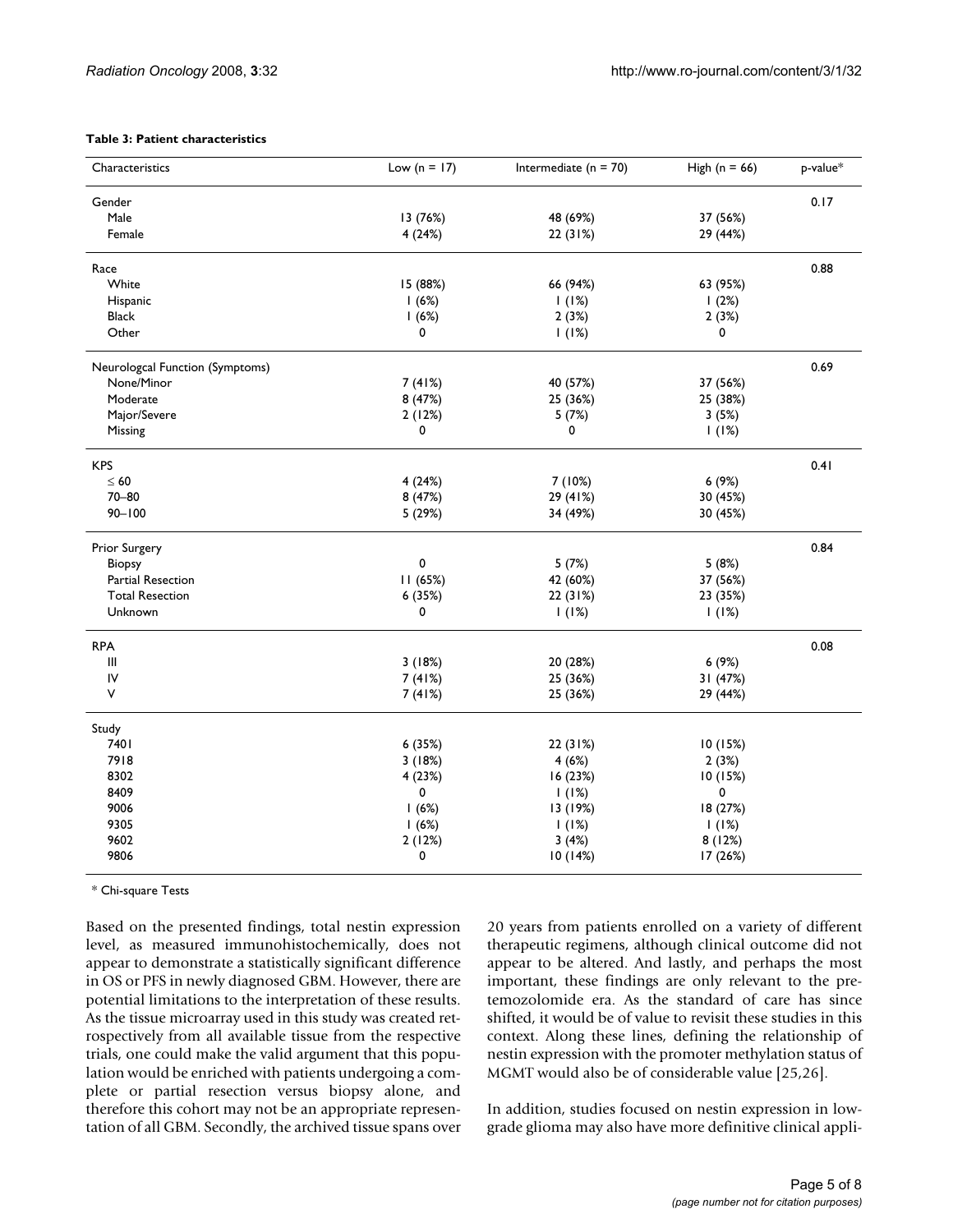| Table 4: Overall survival |  |
|---------------------------|--|
|---------------------------|--|

|                   | Low     |                    | Intermediate |                | High    |                |
|-------------------|---------|--------------------|--------------|----------------|---------|----------------|
| Months            | % Alive | No. at Risk        | % Alive      | No. at Risk    | % Alive | No. at Risk    |
| 0                 | 100%    | 17                 | 100%         | 70             | 100%    | 66             |
| 2                 | 59%     | 10                 | 49%          | 34             | 48%     | 32             |
| 24                | 29%     | 5                  | 16%          | п              | 12%     | 8              |
| 36                | 18%     |                    | 5%           |                | 5%      |                |
| 48                | 12%     |                    | 0            | 0              | 2%      |                |
| 60                | 12%     |                    | 0            | 0              | 2%      |                |
| Median Dead/Total |         | $13.3$ mo. $16/17$ |              | 11.8 mo. 69/70 |         | 11.6 mo. 65/66 |

Pairwise Comparisons using Log-rank test: Low vs. Intermediate (0.18), Low vs. High (0.16), Intermediate vs. High (0.80).

#### **Table 5: Progression-free survival**

|                                        | Low     |               | Intermediate |               | High    |             |
|----------------------------------------|---------|---------------|--------------|---------------|---------|-------------|
| Months                                 | % Alive | No. at Risk   | % Alive      | No. at Risk   | % Alive | No. at Risk |
| 0                                      | 100%    | 17            | 100%         | 70            | 100%    | 66          |
| 12                                     | 29%     |               | 27%          | 19            | 23%     | 15          |
| 24                                     | 12%     | n.            | 11%          | 8             | 6%      |             |
| 36                                     | 12%     |               | 4%           |               |         |             |
| 48                                     | 12%     |               | 0            | 0             |         |             |
| 60                                     | 12%     |               | 0            | 0             | 0       | 0           |
| $9.9$ mo. $16/17$<br>Median Dead/Total |         | 7.2 mo. 69/70 |              | 5.8 mo. 66/66 |         |             |

Pairwise Comparisons using Log-rank test: Low vs. Intermediate (0.2), Low vs. High (0.08), Intermediate vs. High (0.31).



### Figure 2

**Kaplan-meier estimates of overall survival according to level of nestin expression**. Nestin expression, stratified as low, intermediate, or high expression, appears to have no statistically significant relationship with overall survival.



## Figure 3

**Kaplan-meier estimates of progression-free survival according to level of nestin expression**. Nestin expression, stratified as low, intermediate, or high expression, appears to have no statistically significant relationship with progression-free survival.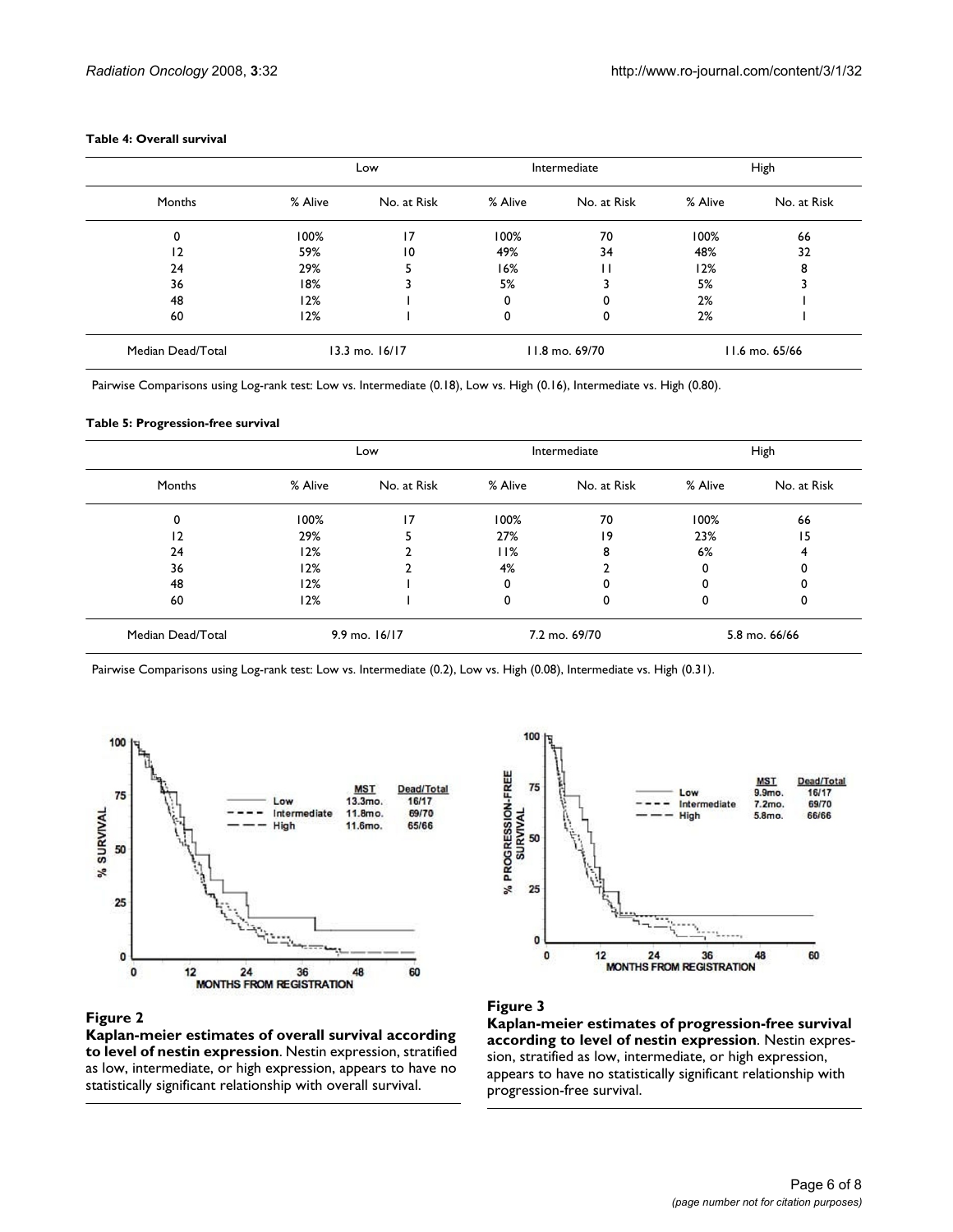|  |  |  | Table 6: Cox proportional hazards model for overall survival |  |  |
|--|--|--|--------------------------------------------------------------|--|--|
|--|--|--|--------------------------------------------------------------|--|--|

| Covariates    | Comparison   | <b>HR(95% CI)</b>   | p-value |
|---------------|--------------|---------------------|---------|
| <b>Nestin</b> | Low          |                     |         |
|               | Intermediate | $1.66$ (0.94, 2.93) | 0.98    |
|               | High         | 1.47(0.83, 2.60)    | 0.18    |
| <b>RPA</b>    | Ш            |                     |         |
|               | IV           | $1.65$ (1.03, 2.66) | 0.04    |
|               | V            | $2.58$ (1.60, 4.15) | < 0.001 |

cations. Our data (not included) as well as others [11,14- 17,24], have shown in low-grade glioma, despite a higher proportion of tumors demonstrating low nestin expression, a significant number of these specimens do express nestin highly. With the significantly more heterogeneous clinical outcomes in low-grade glioma, defining the prognostic value of nestin in this population would be of particular interest. For example, in this context, nestin expression may potentially serve as a biologic marker for a high-risk low-grade glioma, which could have a direct clinical application.

## **Conclusion**

Although the correlation of nestin expression and histologic grade in glioma is of considerable interest, the presented results do not support its influence on prognosis in GBM patients. Nestin appears to define a dedifferentiated state, although is not a definitive neural stem cell marker [5]. Therefore, nestin expression may have a limited role in identifying the specific cancer stem cell populations within a tumor. This is further supported by the diffuse staining of nestin in our specimens, as opposed to cancer stem cells, which purportedly represent only a minor-fraction of the entire brain tumor cell population. Therefore, further studies evaluating nestin expression in GBM may be more informative when studied in the context of markers more specific to tumor stem cells, including CD133 [5]. In addition, future investigations evaluating more recent specimens from patients treated during the temozolomide era in conjunction with MGMT promoter methylation status may have a more direct clinical relevance.

## **Competing interests**

The authors declare that they have no competing interests.

**Table 7: Cox proportional hazards model for progression-free survival**

| Covariates | Comparison                  | <b>HR(95% CI)</b>                          | p-value      |
|------------|-----------------------------|--------------------------------------------|--------------|
| Nestin     | Low<br>Intermediate<br>High | --<br>1.47(0.84, 2.59)<br>1.73(0.98, 3.06) | 0.18<br>0.06 |

## **Authors' contributions**

PC and AMR manually reviewed all histological sections. PC, MW, and PJT were involved in the initial research concept and draft. MW performed all statistical analysis. AC, KKA, HZ, EH, WC, and MPM were involved in creation of TMAs used in this study. All authors read and approved the final manuscript

## **Acknowledgements**

This project was supported (in part) by the American Cancer Society's Institutional Research Grant #93-032-13 (P.C.) and the Analytic Microscopy Core Facility at the H. Lee Moffitt Cancer Center. We would also like to thank Noel Clark for his assistance with immunohistochemical staining.

## **References**

- 1. Hockfield S, McKay RD: **[Identification of major cell classes in](http://www.ncbi.nlm.nih.gov/entrez/query.fcgi?cmd=Retrieve&db=PubMed&dopt=Abstract&list_uids=4078630) [the developing mammalian nervous system.](http://www.ncbi.nlm.nih.gov/entrez/query.fcgi?cmd=Retrieve&db=PubMed&dopt=Abstract&list_uids=4078630)** *J Neurosci* 1985, **5(12):**3310-3328.
- 2. Lendahl U, Zimmerman LB, McKay RD: **[CNS stem cells express a](http://www.ncbi.nlm.nih.gov/entrez/query.fcgi?cmd=Retrieve&db=PubMed&dopt=Abstract&list_uids=1689217) [new class of intermediate filament protein.](http://www.ncbi.nlm.nih.gov/entrez/query.fcgi?cmd=Retrieve&db=PubMed&dopt=Abstract&list_uids=1689217)** *Cell* 1990, **60(4):**585-595.
- 3. Holland EC: **[Progenitor cells and glioma formation.](http://www.ncbi.nlm.nih.gov/entrez/query.fcgi?cmd=Retrieve&db=PubMed&dopt=Abstract&list_uids=11723374)** *Curr Opin Neurol* 2001, **14(6):**683-688.
- 4. Wiese C, Rolletschek A, Kania G, Blyszczuk P, Tarasov KV, Tarasova Y, Wersto RP, Boheler KR, Wobus AM: **[Nestin expression–a](http://www.ncbi.nlm.nih.gov/entrez/query.fcgi?cmd=Retrieve&db=PubMed&dopt=Abstract&list_uids=15526158) [property of multi-lineage progenitor cells?](http://www.ncbi.nlm.nih.gov/entrez/query.fcgi?cmd=Retrieve&db=PubMed&dopt=Abstract&list_uids=15526158)** *Cell Mol Life Sci* 2004, **61(19–20):**2510-2522.
- 5. Singh SK, Hawkins C, Clarke ID, Squire JA, Bayani J, Hide T, Henkelman RM, Cusimano MD, Dirks PB: **[Identification of human brain](http://www.ncbi.nlm.nih.gov/entrez/query.fcgi?cmd=Retrieve&db=PubMed&dopt=Abstract&list_uids=15549107) [tumour initiating cells.](http://www.ncbi.nlm.nih.gov/entrez/query.fcgi?cmd=Retrieve&db=PubMed&dopt=Abstract&list_uids=15549107)** *Nature* 2004, **432(7015):**396-401.
- 6. Bao S, Wu Q, McLendon RE, Hao Y, Shi Q, Hjelmeland AB, Dewhirst MW, Bigner DD, Rich JN: **[Glioma stem cells promote radiore](http://www.ncbi.nlm.nih.gov/entrez/query.fcgi?cmd=Retrieve&db=PubMed&dopt=Abstract&list_uids=17051156)[sistance by preferential activation of the DNA damage](http://www.ncbi.nlm.nih.gov/entrez/query.fcgi?cmd=Retrieve&db=PubMed&dopt=Abstract&list_uids=17051156) [response.](http://www.ncbi.nlm.nih.gov/entrez/query.fcgi?cmd=Retrieve&db=PubMed&dopt=Abstract&list_uids=17051156)** *Nature* 2006, **444(7120):**756-760.
- 7. Chou YH, Khuon S, Herrmann H, Goldman RD: **[Nestin promotes](http://www.ncbi.nlm.nih.gov/entrez/query.fcgi?cmd=Retrieve&db=PubMed&dopt=Abstract&list_uids=12686602) [the phosphorylation-dependent disassembly of vimentin](http://www.ncbi.nlm.nih.gov/entrez/query.fcgi?cmd=Retrieve&db=PubMed&dopt=Abstract&list_uids=12686602) [intermediate filaments during mitosis.](http://www.ncbi.nlm.nih.gov/entrez/query.fcgi?cmd=Retrieve&db=PubMed&dopt=Abstract&list_uids=12686602)** *Mol Biol Cell* 2003, **14(4):**1468-1478.
- 8. Sahlgren CM, Mikhailov A, Hellman J, Chou YH, Lendahl U, Goldman RD, Eriksson JE: **[Mitotic reorganization of the intermediate fil](http://www.ncbi.nlm.nih.gov/entrez/query.fcgi?cmd=Retrieve&db=PubMed&dopt=Abstract&list_uids=11278541)[ament protein nestin involves phosphorylation by cdc2](http://www.ncbi.nlm.nih.gov/entrez/query.fcgi?cmd=Retrieve&db=PubMed&dopt=Abstract&list_uids=11278541) [kinase.](http://www.ncbi.nlm.nih.gov/entrez/query.fcgi?cmd=Retrieve&db=PubMed&dopt=Abstract&list_uids=11278541)** *J Biol Chem* 2001, **276(19):**16456-16463.
- 9. Sahlgren CM, Pallari HM, He T, Chou YH, Goldman RD, Eriksson JE: **[A nestin scaffold links Cdk5/p35 signaling to oxidant-induced](http://www.ncbi.nlm.nih.gov/entrez/query.fcgi?cmd=Retrieve&db=PubMed&dopt=Abstract&list_uids=17036052) [cell death.](http://www.ncbi.nlm.nih.gov/entrez/query.fcgi?cmd=Retrieve&db=PubMed&dopt=Abstract&list_uids=17036052)** *Embo J* 2006, **25(20):**4808-4819.
- 10. Thomas SK, Messam CA, Spengler BA, Biedler JL, Ross RA: **[Nestin](http://www.ncbi.nlm.nih.gov/entrez/query.fcgi?cmd=Retrieve&db=PubMed&dopt=Abstract&list_uids=15117961) [is a potential mediator of malignancy in human neuroblast](http://www.ncbi.nlm.nih.gov/entrez/query.fcgi?cmd=Retrieve&db=PubMed&dopt=Abstract&list_uids=15117961)[oma cells.](http://www.ncbi.nlm.nih.gov/entrez/query.fcgi?cmd=Retrieve&db=PubMed&dopt=Abstract&list_uids=15117961)** *J Biol Chem* 2004, **279(27):**27994-27999.
- 11. Dahlstrand J, Collins VP, Lendahl U: **[Expression of the class VI](http://www.ncbi.nlm.nih.gov/entrez/query.fcgi?cmd=Retrieve&db=PubMed&dopt=Abstract&list_uids=1382841) [intermediate filament nestin in human central nervous sys](http://www.ncbi.nlm.nih.gov/entrez/query.fcgi?cmd=Retrieve&db=PubMed&dopt=Abstract&list_uids=1382841)[tem tumors.](http://www.ncbi.nlm.nih.gov/entrez/query.fcgi?cmd=Retrieve&db=PubMed&dopt=Abstract&list_uids=1382841)** *Cancer Res* 1992, **52(19):**5334-5341.
- 12. Tohyama T, Lee VM, Rorke LB, Marvin M, McKay RD, Trojanowski JQ: **[Nestin expression in embryonic human neuroepithelium](http://www.ncbi.nlm.nih.gov/entrez/query.fcgi?cmd=Retrieve&db=PubMed&dopt=Abstract&list_uids=1538585) [and in human neuroepithelial tumor cells.](http://www.ncbi.nlm.nih.gov/entrez/query.fcgi?cmd=Retrieve&db=PubMed&dopt=Abstract&list_uids=1538585)** *Lab Invest* 1992, **66(3):**303-313.
- 13. Ma YH, Mentlein R, Knerlich F, Kruse ML, Mehdorn HM, Held-Feindt J: **[Expression of stem cell markers in human astrocytomas of](http://www.ncbi.nlm.nih.gov/entrez/query.fcgi?cmd=Retrieve&db=PubMed&dopt=Abstract&list_uids=17611714) [different WHO grades.](http://www.ncbi.nlm.nih.gov/entrez/query.fcgi?cmd=Retrieve&db=PubMed&dopt=Abstract&list_uids=17611714)** *J Neurooncol* 2008, **86(1):**31-45.
- 14. Maderna E, Salmaggi A, Calatozzolo C, Limido L, Pollo B: **[Nestin,](http://www.ncbi.nlm.nih.gov/entrez/query.fcgi?cmd=Retrieve&db=PubMed&dopt=Abstract&list_uids=17611402) PDGFRbeta, CXCL12 and VEGF in Glioma Patients: Differ[ent Profiles of \(Pro-Angiogenic\) Molecule Expression Are](http://www.ncbi.nlm.nih.gov/entrez/query.fcgi?cmd=Retrieve&db=PubMed&dopt=Abstract&list_uids=17611402) Related with Tumor Grade and May Provide Prognostic [Information.](http://www.ncbi.nlm.nih.gov/entrez/query.fcgi?cmd=Retrieve&db=PubMed&dopt=Abstract&list_uids=17611402)** *Cancer Biol Ther* 2007, **6(7):**.
- 15. Mao Y, Zhou L, Zhu W, Wang X, Yang G, Xie L, Mao X, Jin K: **[Pro](http://www.ncbi.nlm.nih.gov/entrez/query.fcgi?cmd=Retrieve&db=PubMed&dopt=Abstract&list_uids=17127461)[liferative status of tumor stem cells may be correlated with](http://www.ncbi.nlm.nih.gov/entrez/query.fcgi?cmd=Retrieve&db=PubMed&dopt=Abstract&list_uids=17127461) [malignancy grade of human astrocytomas.](http://www.ncbi.nlm.nih.gov/entrez/query.fcgi?cmd=Retrieve&db=PubMed&dopt=Abstract&list_uids=17127461)** *Front Biosci* 2007, **12:**2252-2259.
- 16. Schiffer D, Manazza A, Tamagno I: **[Nestin expression in neuroep](http://www.ncbi.nlm.nih.gov/entrez/query.fcgi?cmd=Retrieve&db=PubMed&dopt=Abstract&list_uids=16529857)[ithelial tumors.](http://www.ncbi.nlm.nih.gov/entrez/query.fcgi?cmd=Retrieve&db=PubMed&dopt=Abstract&list_uids=16529857)** *Neurosci Lett* 2006, **400(1–2):**80-85.
- 17. Strojnik T, Rosland GV, Sakariassen PO, Kavalar R, Lah T: **[Neural](http://www.ncbi.nlm.nih.gov/entrez/query.fcgi?cmd=Retrieve&db=PubMed&dopt=Abstract&list_uids=17537489) [stem cell markers, nestin and musashi proteins, in the pro](http://www.ncbi.nlm.nih.gov/entrez/query.fcgi?cmd=Retrieve&db=PubMed&dopt=Abstract&list_uids=17537489)-**